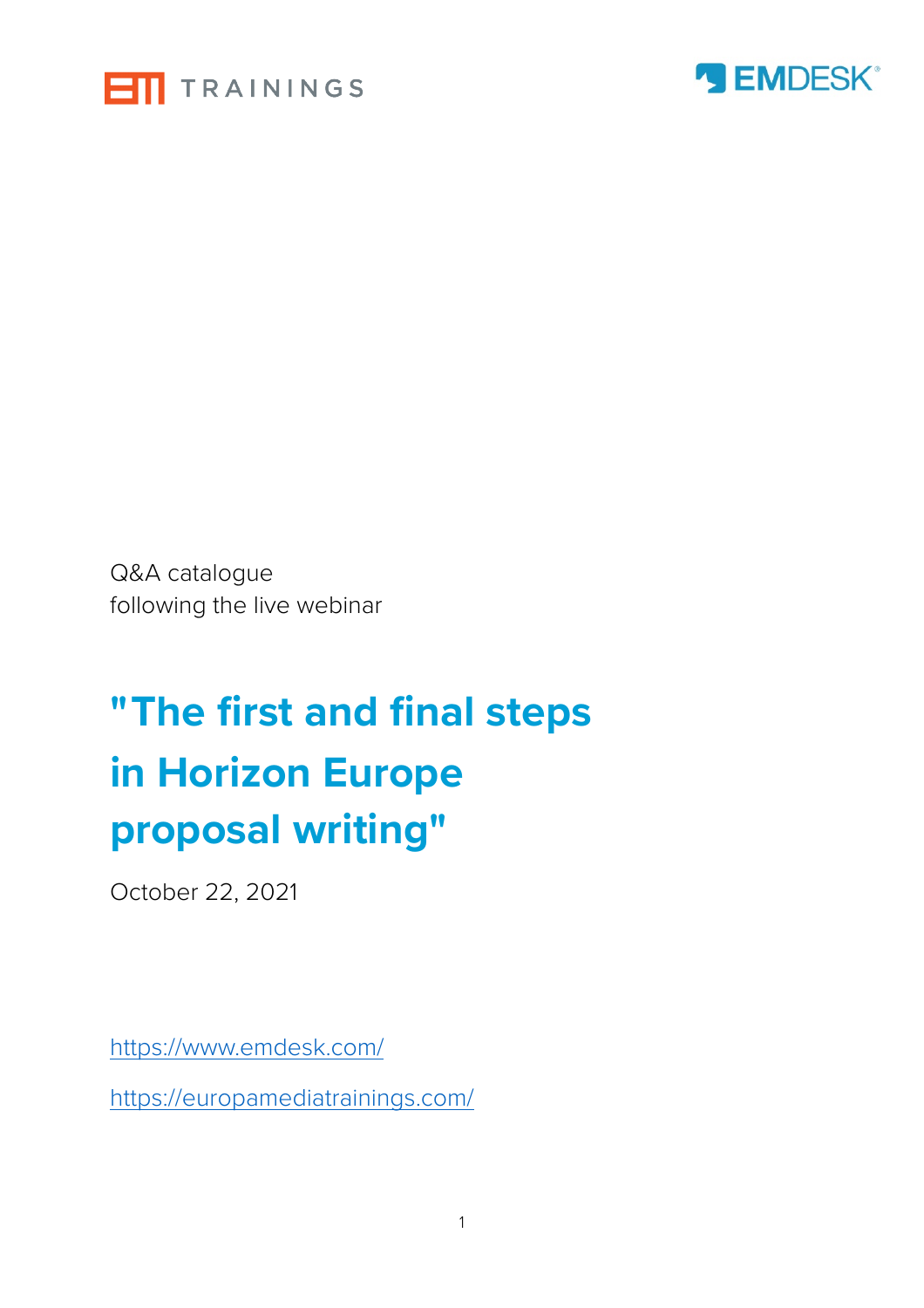



| $\#$ | ORIGINAL PARTICIPANT QUESTION                                                                                                                                                                                                                                                                                                                               | ANSWER BY EUROPA MEDIA                                                                                                                                                                                                                                                                                             |
|------|-------------------------------------------------------------------------------------------------------------------------------------------------------------------------------------------------------------------------------------------------------------------------------------------------------------------------------------------------------------|--------------------------------------------------------------------------------------------------------------------------------------------------------------------------------------------------------------------------------------------------------------------------------------------------------------------|
| 1    | In terms of evaluation, are the<br>proposals evaluated on the expertise<br>of the beneficiary or on the expertise<br>of individuals within the team of the<br>beneficiary?                                                                                                                                                                                  | In principle the beneficiaries' profiles, overall expertise<br>and references count, but of course individual<br>researchers add to the overall profile, so I would pay<br>attention to both.                                                                                                                      |
| 2    | Could you please confirm if the<br>following eligibility condition applies<br>for the CSA under the widening and<br>ERA programmes, "At least one<br>independent legal entity established in<br>a Member State and at least two other<br>independent legal entities each<br>established either in a different<br>Member State or an Associated<br>Country"? | The WP states: Applications for Coordination and<br>support actions may be submitted by one or more<br>legal entities, which may be established in a Member<br>State, Associated Country, or in exceptional cases and<br>if provided for in the specific call conditions, in another<br>third country.             |
| 3    | Do 'Researchers Table' within partners<br>administrative forms in Part A need to<br>be filled for all partners regardless of<br>its type? or is just relevant for research<br>partners like universities or RTOs?<br>What about orcid profiles?                                                                                                             | It is relevant for any organisation that has researchers.<br>The table is for those people who conduct research<br>activities in the project.                                                                                                                                                                      |
| 4    | Can you kindly say a little more about<br>the identifier in the publications for the<br>Open Science Practice to ensure we<br>allocate adequate attention for all<br>partners.                                                                                                                                                                              | Foster Open Science platfrom or OPENAIR has all<br>information you need, but I found a nice article<br>summarising all these: https://www.ouvrirlascience.fr/<br>open-identifiers-for-open-science/                                                                                                                |
| 5    | Is there a platform or other space<br>where Horizon Europe programme<br>and project managers can offer their<br>support to?                                                                                                                                                                                                                                 | No, not really, LinkedIn groups are used for this purpose                                                                                                                                                                                                                                                          |
| 6    | What if the researchers change their<br>institution and are no longer<br>participating in the project? Does it<br>affect the proposal?                                                                                                                                                                                                                      | In case this change happens after submission of the<br>proposal and before you sign the GA, you change the<br>name in the GAP process. In case this happens through<br>project implementation, you need to assign an<br>adequate new person and report on the change to the<br>Commission in the reporting period. |
| 7    | About part A participants detais - some<br>partners sometimes only add projects<br>for example of the team and not of the<br>institution, I normally recommend the<br>use of the host institution details, what<br>is your opinion?                                                                                                                         | This really depends on the project topic. If all team<br>projects are relevant to the proposed actions, use<br>those. In case not, then extending the list to other<br>references of the institution is advisable if the expertise<br>generated by that project can be used also within the<br>proposed action.    |
| 8    | If the identifier can be ORCID - how do<br>we highlight the reference identifier if<br>most of our publications are Open<br>Access, but each expert has in excess<br>of 70 Open Access references?                                                                                                                                                          | ORCID you include for the researcher, publications - you<br>have to select the best relevant ones.                                                                                                                                                                                                                 |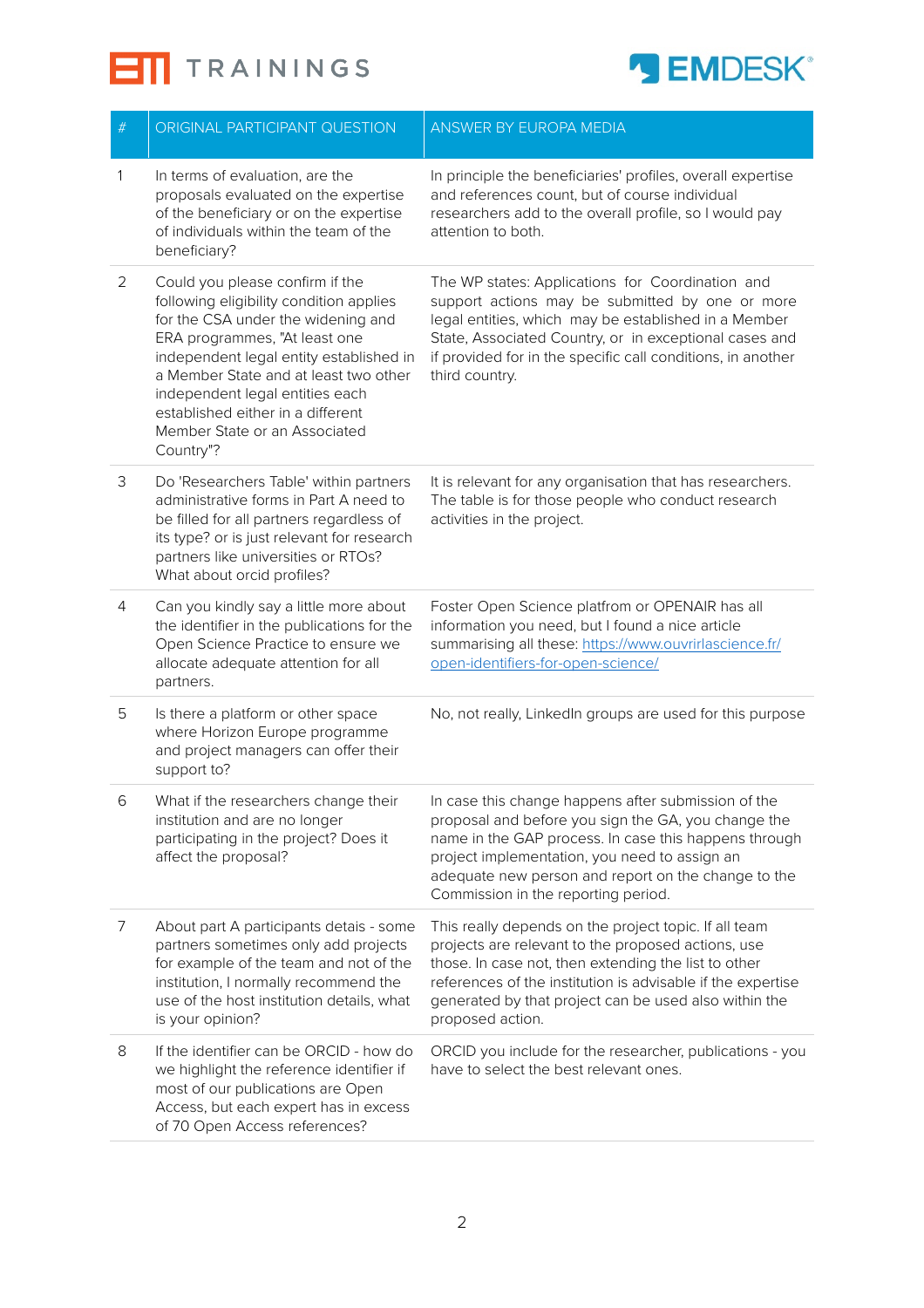**ETI** TRAININGS



| $\#$ | ORIGINAL PARTICIPANT QUESTION                                                                                                                                                                                                                                                             | ANSWER BY EUROPA MEDIA                                                                                                                                                                                                                                                    |
|------|-------------------------------------------------------------------------------------------------------------------------------------------------------------------------------------------------------------------------------------------------------------------------------------------|---------------------------------------------------------------------------------------------------------------------------------------------------------------------------------------------------------------------------------------------------------------------------|
| 9    | "Researchers involved" of part A: do<br>SME's or non-research organisations<br>fill in the people who will work on the<br>project/proposal or leave it blank?                                                                                                                             | No, you can leave it blank for them.                                                                                                                                                                                                                                      |
| 10   | How is the category of researcher<br>determined? Which relevant scientific<br>basis preform that selection or<br>classification. Thank you.                                                                                                                                               | The proposal template includes all explanations.                                                                                                                                                                                                                          |
| 11   | For Research involved in the proposal:<br>you recommend to add the name of<br>the person (not researcher) in the list<br>and then also explain it 3.2 part that<br>the in the Partner team members, that<br>person will have the role of Ethics,<br>Innovation or Gender, etc?            | Not necessarily, I recommend including them into 3.2<br>for sure. In PartA it is your decision, as EC uses this<br>table for statistical reasons on researchers. Evaluators<br>may check it though and use the additional names to<br>see the full spectrum of expertise. |
| 12   | For proposals with the same score, the<br>gender balance criteria to establish the<br>priority order is based in the gender of<br>the people included in researchers<br>table in part A?                                                                                                  | yes                                                                                                                                                                                                                                                                       |
| 13   | Are the 5 relevant publications per<br>researcher or per organization?                                                                                                                                                                                                                    | Per organisations                                                                                                                                                                                                                                                         |
| 14   | The section requesting up to 5<br>publications, mentions that they need<br>to be relevant to the CALL TOPIC<br>(contrary to the section where we<br>need ti list the projects, which need to<br>be relevant to the proposal). What<br>exactly to they mean by "relevant to<br>the topic"? | Link the publications to the research tasks you do in the<br>project.                                                                                                                                                                                                     |
| 15   | One more question regarding gender<br>equality plan. Is that the document<br>adopted by participating institutions<br>(which means, each institution should<br>have it as a legal document), or is that<br>the document which can be adopted<br>by the consortium?                        | GEPs are for an organisation - obligatory for public<br>universities and research organisations from 2022.                                                                                                                                                                |
| 16   | Does only the LP needs to have the<br>GEP or all the consortium, so also the<br>other partners?                                                                                                                                                                                           | All public universities and research organisations from<br>2022 need to have a GEP.                                                                                                                                                                                       |
| 17   | In the participants section, the<br>publications and projects to be added<br>should be from the host institution or<br>can be from applicant (e.g, projects<br>secured while affiliated to a previous<br>institution)?                                                                    | Publications are linked to the authors - so does not<br>matter if they published it while working for a different<br>organisation in the past.                                                                                                                            |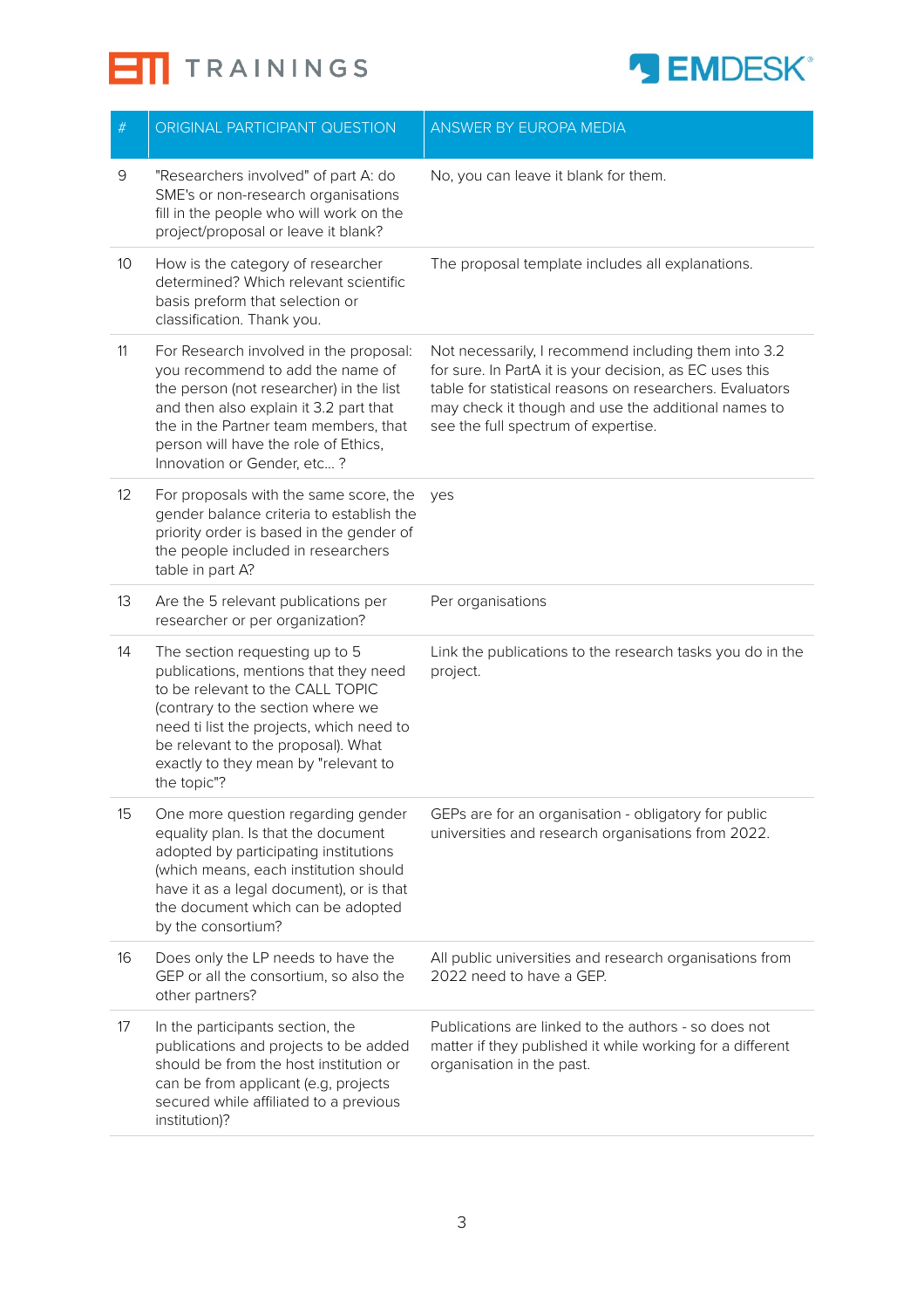



| $\#$ | ORIGINAL PARTICIPANT QUESTION                                                                                                                                                                                                                                    | <b>ANSWER BY EUROPA MEDIA</b>                                                                                                                                                                                                                       |
|------|------------------------------------------------------------------------------------------------------------------------------------------------------------------------------------------------------------------------------------------------------------------|-----------------------------------------------------------------------------------------------------------------------------------------------------------------------------------------------------------------------------------------------------|
| 18   | Can you tell us if private organisations<br>also have to have a gender equality<br>plan from 2022? even if we do not<br>have researchers?                                                                                                                        | No, private organisations do not need to have a GEP.                                                                                                                                                                                                |
| 19   | Gender Equality Plan. We are a private<br>research institute (NGO/academic). Is it<br>mandatory for us? Thanks!                                                                                                                                                  | No, private organisations do not need to have a GEP.<br>But it is recommended if you are a research performing<br>organisation.                                                                                                                     |
| 20   | We are new a startup SMEs, can we be<br>the coordinator and what Financial<br>capacity exemptions are there for new<br>startup SMEs?                                                                                                                             | You can be a coordinator if you have the necessary<br>administrative and financial capacity. Also scientific!                                                                                                                                       |
| 21   | One question on budgeting - for<br>projects under HE, what is the number<br>of hours/days that makes a person-<br>month? Does it vary between different<br>institutions or should it be calculated<br>using the productive days (215/12)<br>given by Commission? | One person month is normally 21 days with 8 hours/day<br>- but this may be different from country to country and /<br>or institution by institution. For the budget planning<br>purposes you may use 143 hours as a standard for a<br>person month. |
| 22   | We have seen in our company that<br>with large consortium is difficult to be<br>in the 45 pages Any suggestion on<br>this? I guess being creative might be a<br>potential answer Straight-to-the-point<br>sentences and graphics.                                | Yes, I do not have another recipe. Concise,<br>comprehensive, examples, some tables - yes.                                                                                                                                                          |
| 23   | What is requested for the first step of a<br>two step Horizon Call? It is written a 10<br>pages document but no more<br>information were provided.                                                                                                               | 10 pages concept yes, 1.1, 1,2 and 2.1 sections can be<br>included here.                                                                                                                                                                            |
| 24   | Are the ethical part and costs<br>justification included in the 45 pages?                                                                                                                                                                                        | Cost justification - yes, ethical assessment is part of<br>PartA, outside the 45 pages.                                                                                                                                                             |
| 25   | What exactly do we need to insert in<br>the Remaining purchase cost (<15% of<br>direct costs)? I struggled with that in a<br>HE proposal two months ago and I<br>would love to have it clarified.                                                                | In case you justify some major cost items only and not<br>all purchase costs, then you will have remaining costs.<br>In case you justify all purchase costs planned in the<br>budget with details, then no remaining will be filled in.             |
| 26   | Where are project management<br>aspects considered now? In H2020<br>there was a specific section for this.                                                                                                                                                       | This section is taken out in Horizon Europe. Some<br>management aspects can be included in short under<br>the Management work package description.                                                                                                  |
| 27   | IP strategy or IPR management?                                                                                                                                                                                                                                   | This is a sub-section in 2.2 section. An important one!                                                                                                                                                                                             |
| 28   | What are the most common mistakes<br>made?                                                                                                                                                                                                                       | Mistake is to think that only a technology can be scaling<br>up. Mistake is to pay little attention to cross-cutting<br>issues. Mistake is to be general rather than specific.                                                                      |
| 29   | What budget is expected in<br>percentage for D/C/E?                                                                                                                                                                                                              | There is no thumb rule. Depending on the importance<br>of these activities you can put 10-20% of staff effort for<br>these actions.                                                                                                                 |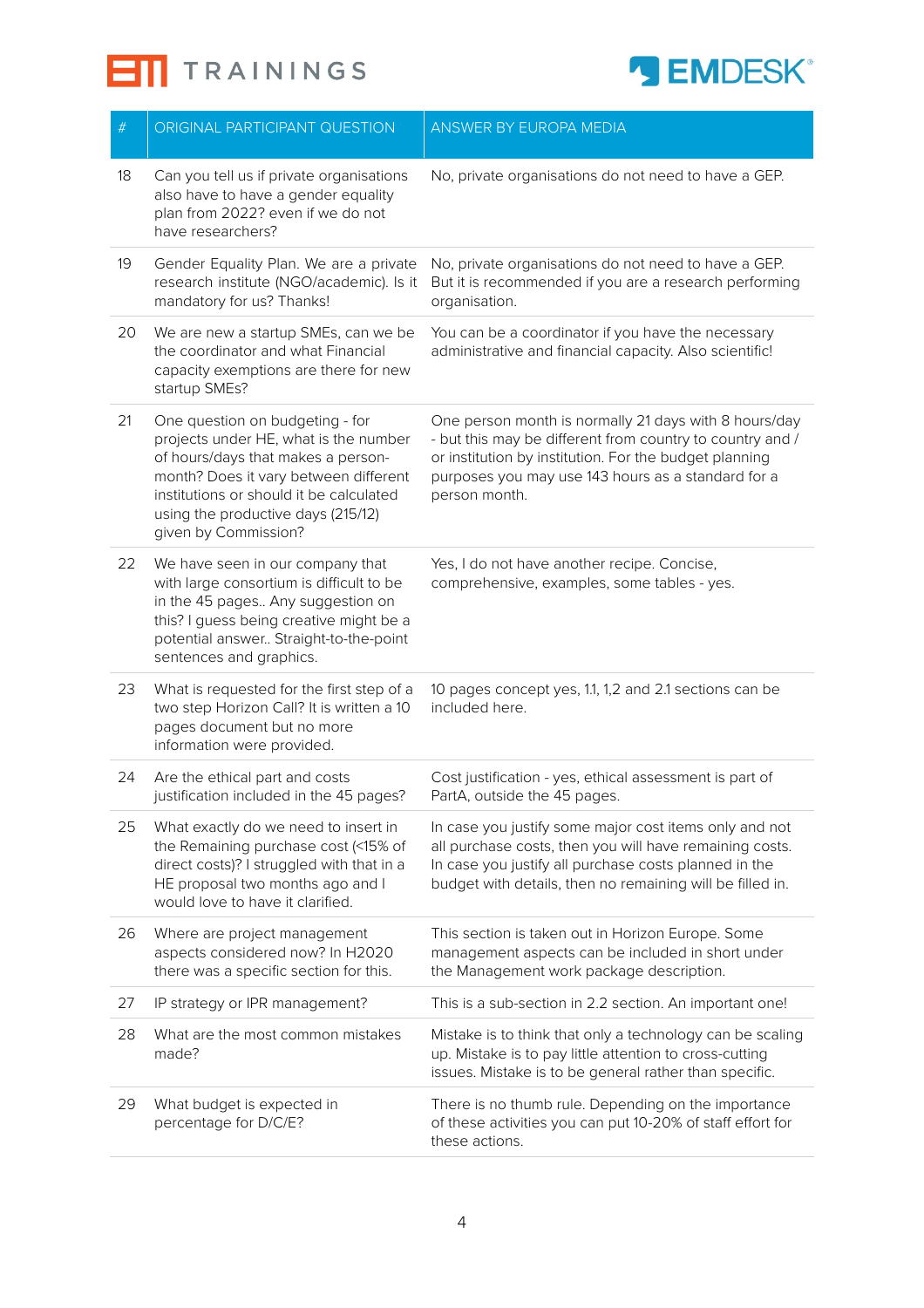



| $\#$ | ORIGINAL PARTICIPANT QUESTION                                                                                                                                                                                                                                                                                                                                                                                                                                                     | ANSWER BY EUROPA MEDIA                                                                                                                                                                                                                      |
|------|-----------------------------------------------------------------------------------------------------------------------------------------------------------------------------------------------------------------------------------------------------------------------------------------------------------------------------------------------------------------------------------------------------------------------------------------------------------------------------------|---------------------------------------------------------------------------------------------------------------------------------------------------------------------------------------------------------------------------------------------|
| 30   | Why not add the software in the first<br>part along with the publications given it<br>is an option on the drop-down menu<br>and you suggest to include this in the<br>infrastructure? Thanks!                                                                                                                                                                                                                                                                                     | No, definitely include to the achievements if this is your<br>achievement. If you need to have a software for<br>implementation and you have it, this is part of the<br>infrastructure (but you are not the developer of this<br>software). |
| 31   | In section 2.2 & 2.3 we identify KPIs<br>and the impact KPIs usually end up in %<br>as per you slide i.e. 20%, should we<br>provide the explanation on how we<br>came up with that long-term KPI? And if<br>yes, in which section?                                                                                                                                                                                                                                                | Yes, explain how that % is calculated. In section 2.1 -<br>linked to impact pathways or the scale and significance<br>section.                                                                                                              |
| 32   | Gender equality plan: does this have to<br>be a separate document or can it be<br>part of your wider HR policy?                                                                                                                                                                                                                                                                                                                                                                   | Has to be a separate document.                                                                                                                                                                                                              |
| 33   | Exploitation of Results should be<br>analysed in RIAs as the IAs?                                                                                                                                                                                                                                                                                                                                                                                                                 | In both projects, also in CSAs there is exploitation.                                                                                                                                                                                       |
| 34   | What would be the most important to<br>follow in this project application:<br>HORIZON-CL2-2022-HERITAGE-01-04:<br>Traditional crafts for the future: a new<br>approach? Can we focus on regional<br>project: The Pannonian Region, and<br>only build consortium with those<br>countries there and the one bordering<br>on this region, sharing the similar<br>tradition with building with clay? Do we<br>need to address the whole Europe<br>countries to build the partnership? | Sorry, this is consultancy related section, I cannot check<br>the call now to answer specifically.                                                                                                                                          |
| 35   | Would it be appropriate to have a<br>project coordinator with high<br>managerial skills in international<br>research (other H2020 leadings) and<br>not an academic profile?                                                                                                                                                                                                                                                                                                       | It could be, but you will be in a better position to have<br>both. Depending on the project one or the other may<br>be more relevant.                                                                                                       |
| 36   | What is the best way to add references<br>in a proposal? Is it recommended to<br>add the link to the OA publication?                                                                                                                                                                                                                                                                                                                                                              | Official academic reference method should be used,<br>DOI does not have to be added to the references e.g.                                                                                                                                  |
| 37   | Are the applications already open for<br>applications? Also, can the participants<br>in the project be from Africa, Europe<br>and USA or is it strictly for Africa-<br>Europe participants?                                                                                                                                                                                                                                                                                       | Many calls are open, yes. Go to Funding and Tenders<br>portal. Many countries in the world are eligible to get EU<br>funding - check the list in the General Annexes to Work<br>Programmes.                                                 |
| 38   | Purchase costs table - there is a line<br>"remaining 15%." How to fill that in<br>exactly? Or do you recommend, as you<br>said you do, to add ALL cost items and<br>delete this "remaining 15%" line?                                                                                                                                                                                                                                                                             | See answer above                                                                                                                                                                                                                            |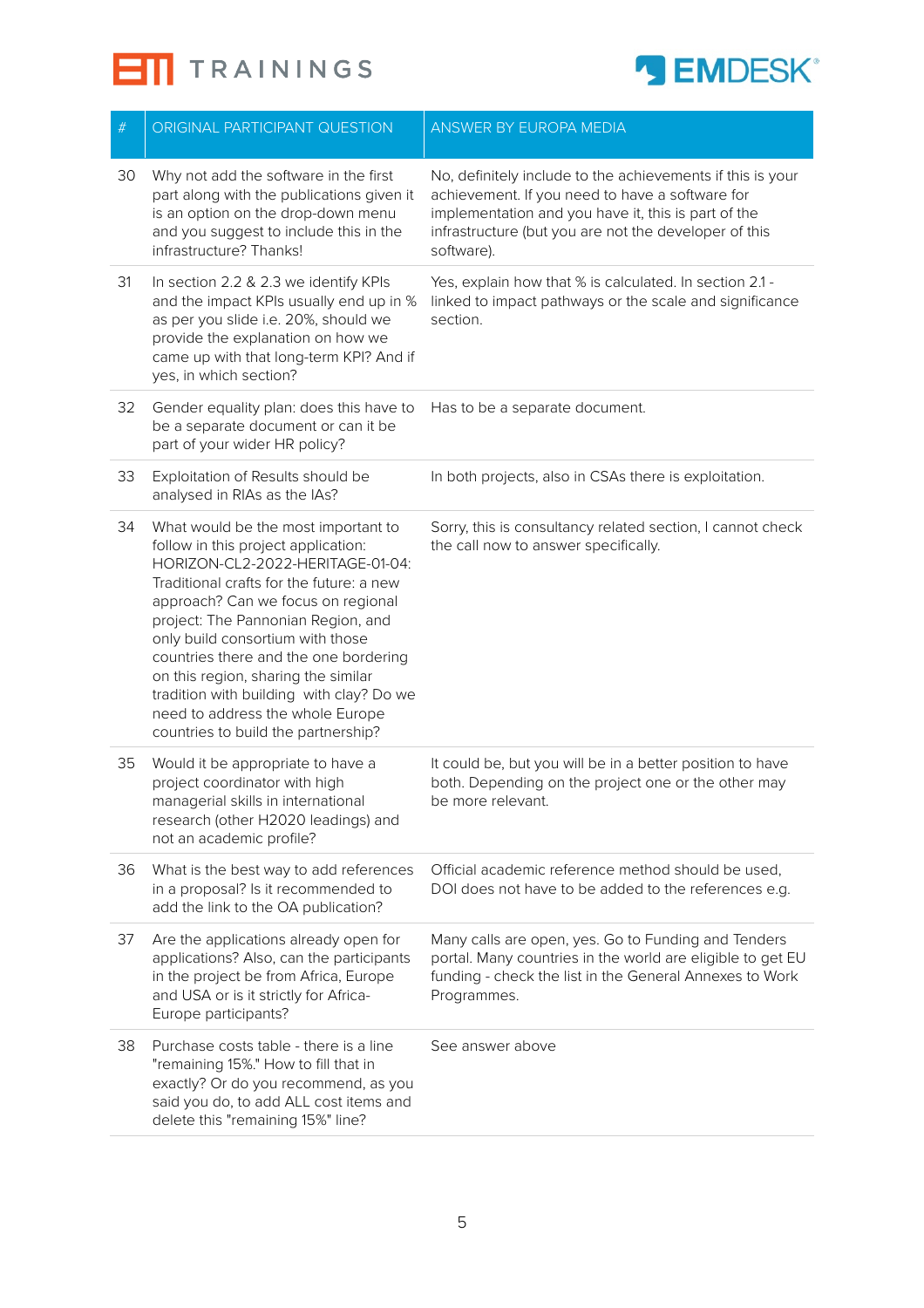**ETI** TRAININGS



| $\#$ | ORIGINAL PARTICIPANT QUESTION                                                                                                                                                                                                                                                                                                                                                                                 | <b>ANSWER BY EUROPA MEDIA</b>                                                                                                                                                                                                                                                                                               |
|------|---------------------------------------------------------------------------------------------------------------------------------------------------------------------------------------------------------------------------------------------------------------------------------------------------------------------------------------------------------------------------------------------------------------|-----------------------------------------------------------------------------------------------------------------------------------------------------------------------------------------------------------------------------------------------------------------------------------------------------------------------------|
| 39   | You mentioned for the other direct<br>costs table you can just justify all the<br>costs, rather than just those that are<br>greater than the 15% of personnel - so<br>does that mean you can just delete the<br>'remaining purchase costs below 15%'<br>row in the table? And just keep the<br>format the same as in the H2020 table<br>where you list all travel, equipment and<br>other goods and services? | See answer above                                                                                                                                                                                                                                                                                                            |
| 40   | So if a person moves to another<br>institution they can no longer be part of<br>the project? One needs a new person<br>from the existing partner; one cannot<br>change the partner?                                                                                                                                                                                                                           | If a person leaves the organisation that is part of the<br>project and moves to an institution that is not a partner<br>in the project then the person needs a specific<br>agreement with the old institution or indeed, cannot<br>work on the project as participation is linked with the<br>legal entity being a partner. |
| 41   | Role of the organisation is now a check<br>list - so not possible to give details or is<br>that only in Part B-section 3.3?                                                                                                                                                                                                                                                                                   | It will be part of 3.2 section, yes.                                                                                                                                                                                                                                                                                        |
| 42   | Under excellence section soundness<br>of the concept and methodology has<br>been an important evaluation criteria.<br>Is there any change on this? How much<br>importance could be given to concept<br>and methods section, for example in<br>comparison to ambition.                                                                                                                                         | It is still one of the key evaluation aspects - this is still<br>highly important. Section 1 overall is important. So 1.1<br>objectives and ambition is also your key section - same<br>importance as 1.2 I would say.                                                                                                      |
| 43   | Do publications listed in Part A<br>necessarily have to be open access? I<br>know it is recommended, but is it<br>mandatory?                                                                                                                                                                                                                                                                                  | No, not mandatory of course.                                                                                                                                                                                                                                                                                                |
| 44   | Can you please explain bit more on<br>where more focus should be in writing,<br>for example, results-outcome-impact or<br>higher level (e.g. strategic impacts).                                                                                                                                                                                                                                              | Results-outcomes-impact logic is more important than<br>the strategic impact. But both needs to be described.                                                                                                                                                                                                               |
| 45   | Writing a proposal seems to be a huge<br>task. How can I estimate the resources<br>needed to complete the workload on<br>time? Thank you in advance.                                                                                                                                                                                                                                                          | This has to be a joint work from all partners. You need<br>around 6 months - but many people will work on filling<br>in all sections. As a coordinator you work more of<br>course, so your team needs around full 2-3 PMs - not<br>only one person - but the coordinating team.                                             |
| 46   | How to resolve the situation when the<br>complex Al-technology development<br>task require additional part time<br>specialists which could not be<br>envisaged during the planning?<br>Situation 1: Can be resolved within the<br>task budget<br>Situation 2: Can not be resolved within<br>the task budget                                                                                                   | This depends on a lot of things, so both could be true.                                                                                                                                                                                                                                                                     |